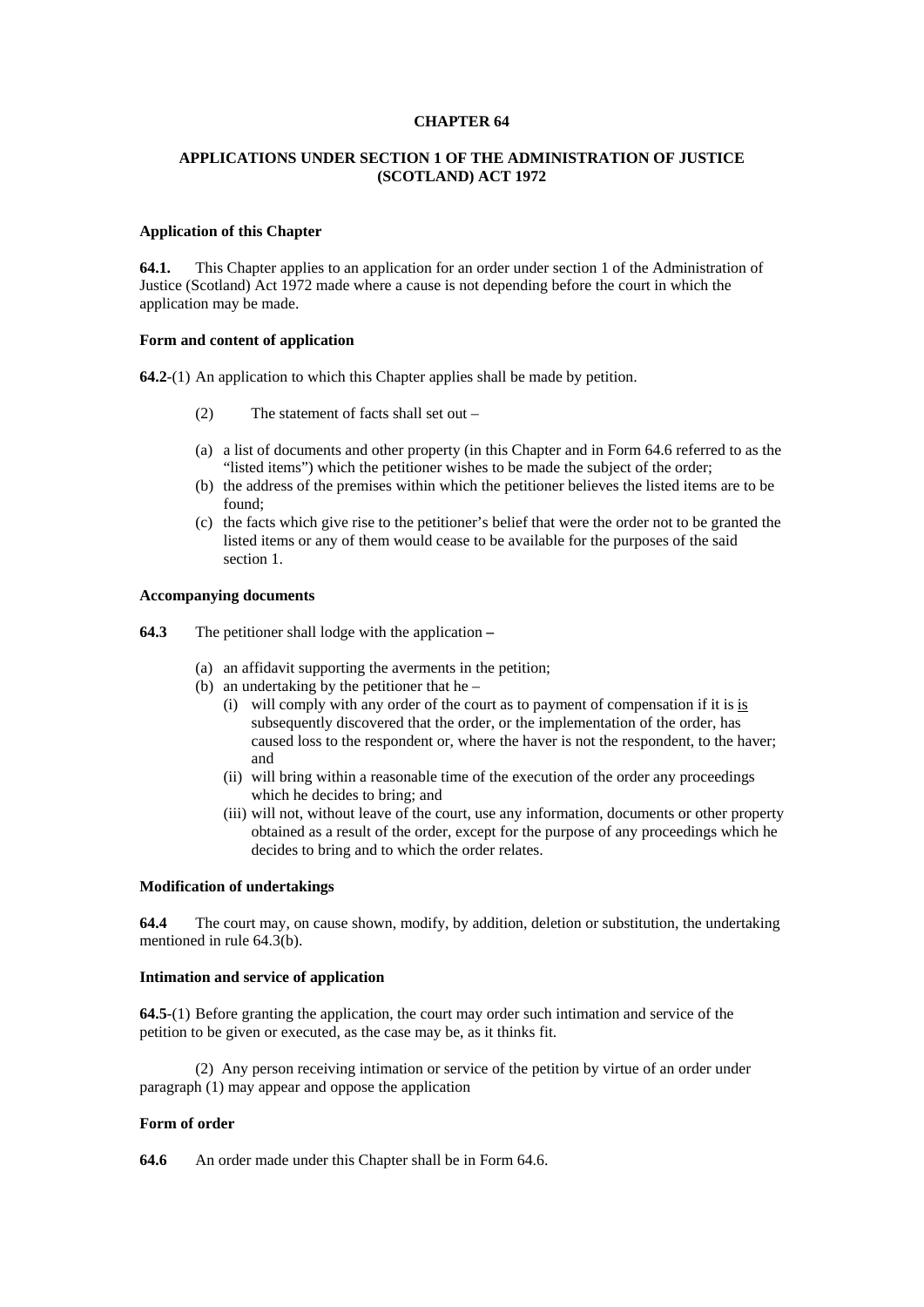### **Caution and other security**

**64.7** On granting, in whole or in part, the application the court may order the petitioner to find such caution or other security as it thinks fit.

### **Execution of order**

**64.8** The order of the court shall be served by the Commissioner in person and it shall be accompanied by the affidavit referred to in rule 64.3(a).

#### **Duties of commissioner**

**64.9** The Commissioner appointed by the court shall, on executing the order –

- (a) give to the haver a copy of the notice in Form 64.9;
- (b) explain to the haver
	- (i) the meaning and effect of the order;
	- (ii) that he may be entitled to claim that some or all of the listed items are confidential or privileged;
- (c) inform the haver of his right to seek legal advice and to ask the court to vary or discharge the order;
- (d) enter the premises and take all reasonable steps to fulfil the terms of the order;
- (e) where the order has authorised the recovery of any of the listed items, prepare an inventory of all the listed items to be recovered before recovering them;
- (f) send any recovered listed items to the Deputy Principal Clerk of Session to await the further order of the court.

#### **Confidentiality**

**64.10**-(1) Where confidentiality is claimed for any listed item, that listed item shall, where practicable, be enclosed in a sealed envelope.

 (2) A motion to have such a sealed envelope opened may be made by the party who obtained the order and he shall intimate the terms of the motion, by registered post or first class delivery, to the person claiming confidentiality.

(3) A person claiming confidentiality may oppose a motion made under paragraph (2).

#### **Restrictions on service**

**64.11**.-(1) Except on cause shown, the order may be served on Monday to Friday only, between the hours of 9a.m. and 5.p.m. only.

 (2) The order shall not be served at the same time as a search warrant granted in the course of a criminal investigation.

- (3) The Commissioner may be accompanied only by –
- (a) any person whom he considers necessary to assist him to execute the order;
- (b) such representatives of the petitioner as are named in the order

and if it is likely that the premises will be occupied by an unaccompanied female and the Commissioner is not herself female, one of the people accompanying the Commissioner shall be female.

 (4) If it appears to the Commissioner when he comes to serve the order that the premises are occupied by an unaccompanied female and the Commissioner is neither female nor accompanied by a female, the Commissioner shall not enter the premises.